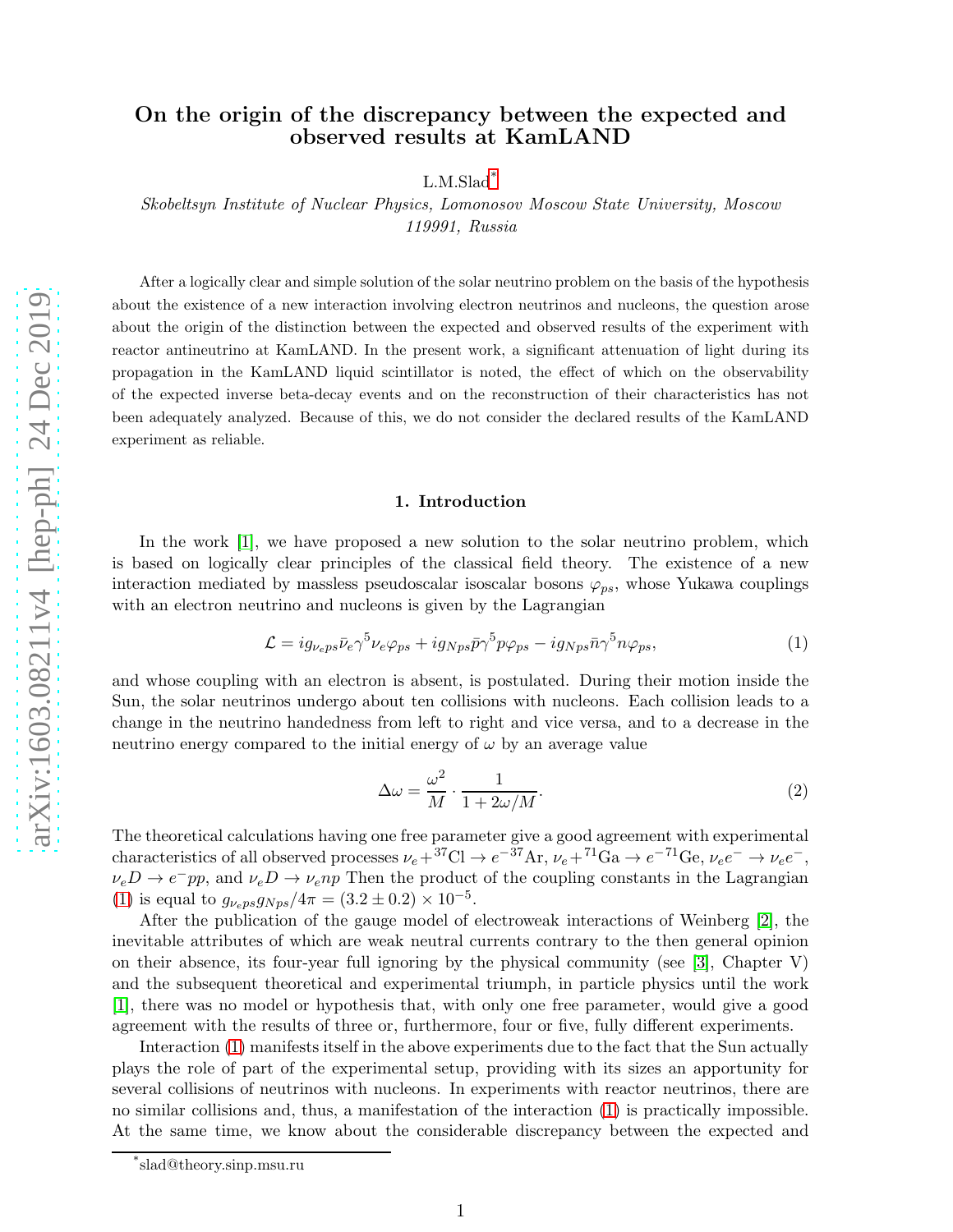observed results at KamLAND [\[4\]](#page-5-3)–[\[7\]](#page-5-4) and about the existing explanation of that by such neutrino oscillations which could significantly affect the value of the electron neutrino flux from the Sun at the Earth surface.

Probabilistic regularities and the history of physics give us the strong confidence that the conclusions of the KamLAND collaboration are incorrect. In these circumstances, we consider it necessary to clarify, to the extent possible provided by the existing publications, the availability of theoretical omissions in the setting up and processing of the KamLAND experiment.

Such omissions certainly include the absence of a full analysis of the problem of light attenuation in the liquid scintillator of the KamLAND detector. We draw attention to the fact that the results of fragmentary experimental studies of Tajima [\[8\]](#page-5-5) have the consequence of a significant decrease in the intensity of fluorescent signals during their propagation in the liquid scintillator of the KamLAND. There was no logical continuation of the investigation of the features of fluorescent light propagation in the scintillator and its registration in the KamLAND detector. And the explicit and implicit elements of detector calibration information only reinforce our belief that there is an uncontrolled loss of inverse beta decay events  $\bar{\nu}_e + p \rightarrow$  $e^+ + n$  in the KamLAND.

### 2. About the spectrum and attenuation of fluorescent light in the KamLAND liquid scintillator

Studying the operating peculiarities of the KamLAND setup, among other things, we pay attention to the method of neutron registration. Often, in experiments with reactor neutrinos, as in the CHOOZ [\[9\]](#page-5-6) and Daya Bay [\[10\]](#page-5-7), gadolinium is added to the liquid scintillator, at interaction with which neutrons are absorbed with the emission of several  $\gamma$ -quanta with a total theoretical energy value of about 8 MeV and with a registration window from 6 to 12 MeV for the corresponding signals. At the same time, the registration of neutrons in KamLAND is based on their absorption by protons with the formation of a deuterium and a  $\gamma$ -quantum with the energy of 2.2 MeV and with the registration window from 1.8 to 2.6 MeV. This situation works towards loss of the expected events with reactor antineutrinos in KamLAND.

As never before, the spherical balloon with liquid scintillator in KamLAND has as large size as the diameter of 13 m, and the diameter of its fiducial volume is 12 m (initially, 11 m). The need in a detailed study of the optical properties of liquid scintillator appears to be indisputable. These properties include first of all the spectrum of the final fluorescent light and the attenuation length in the scintillator as a function of the wavelength. The optical properties of liquid scintillator depend significantly on its composition, one obvious evidence of which is noted below. Thus, one cannot transfer the information about such properties of the scintillator of one type to the scintillator of a different type. The KamLAND liquid scintillator consists of 80% dodecane  $C_{12}H_{26}$  which is the solvent, 20% pseudocumene (1,2,4-Trimetilbenzene)  $C_{9}H_{12}$ which serves for the primary excitation of molecules, and 1.52 g/l PPO (2,5-Diphenyloxazole)  $C_{15}H_{11}NO$  which gives the final fluorescence.

The partial experimental studies of the optical properties of the liquid scintillator described above, as well as a liquid scintillator consisting of 80% dodecane, 20% pseudocumentum,  $1 \frac{2g}{l}$ PPO and 0.1 g/l BisMSB, has been performed by Tajima [\[8\]](#page-5-5) and aimed first of all at clarifying the practical question of choosing between these two types of liquid scintillators on the basis of the best transparency. The emission spectrum of PPO, dissolved in a mixture of dodecane and pseudocumene, has been investigated at the exciting light wavelength 300 nm. It has been established that it extends from 340 to about 500 nm and has a maximum at 370 nm. The average length of the emitted light  $\lambda$  is equal to

$$
\bar{\lambda} = \int_{340 \text{ nm}}^{500 \text{ nm}} \lambda p(\lambda) d\lambda = 385 \text{ nm}.
$$
 (3)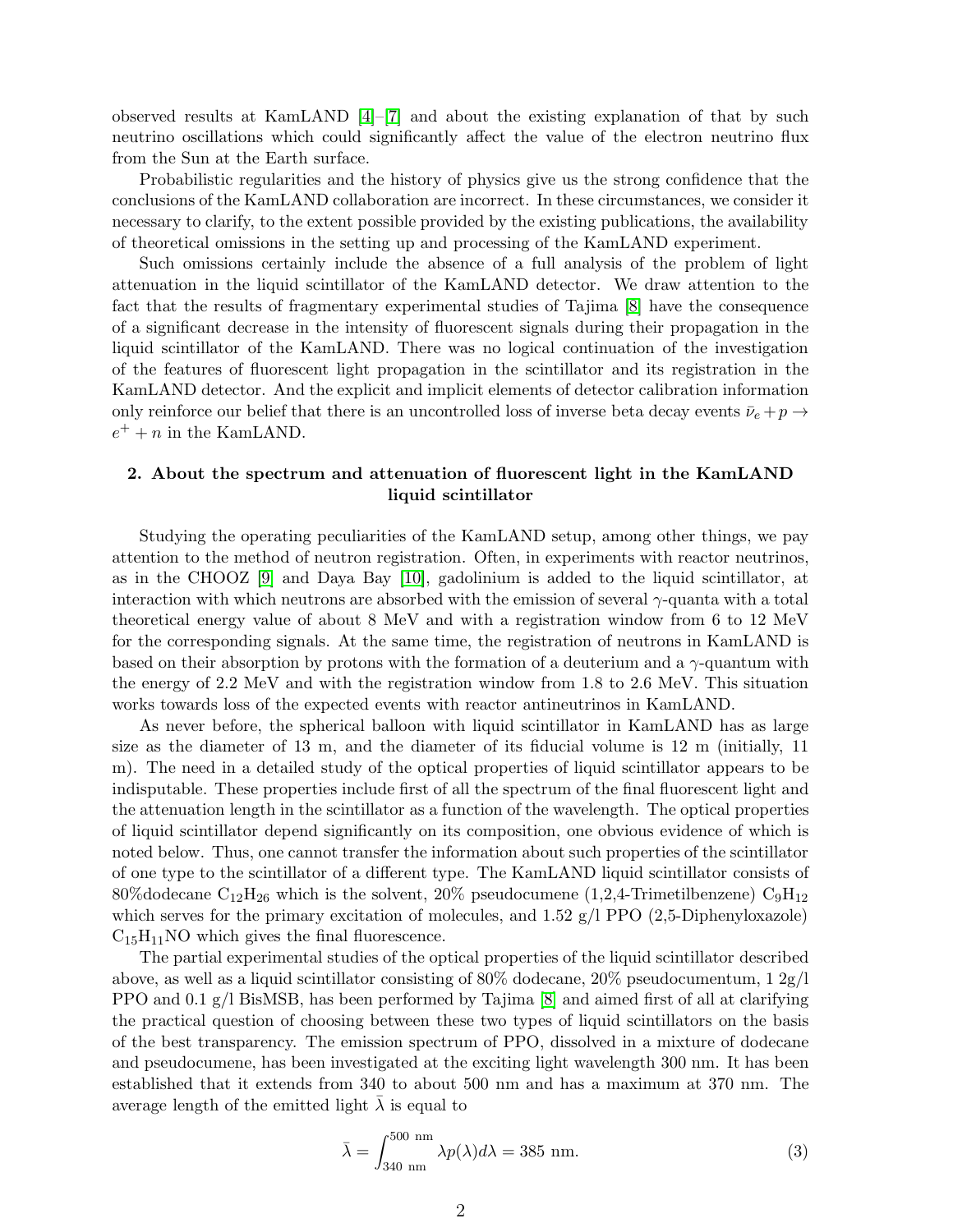The fact that the choice of the energy of exciting quanta can influence the PPO emission spectrum is confirmed by the following example. Thus, in the works [\[11\]](#page-5-8), [\[12\]](#page-5-9), the emission spectrum of PPO dissolved in pseudocumene is given at the wavelength of the exciting light equal to 267 nm. It has a shape that is somewhat different from the spectrum shape of [\[8\]](#page-5-5).

The transparency  $T$  of the liquid scintillator consisting of dodecane  $(80\%)$ , pseudocumene  $(20\%)$  and PPO with the concentration of  $2g/l$  (that is greater than in KamLAND), when the light passes the distance  $L = 1.75$  m, was found by Tajimi [\[8\]](#page-5-5) for five values of the light wavelength  $\lambda$ , and these values are out of a considerable part of the emission spectrum of PPO. The attenuation length  $\Lambda$  of light, found by the formula

$$
\Lambda = -L/\ln T,\tag{4}
$$

is described with significantly different values in table 4.5 and figure 4.21 of the work [\[8\]](#page-5-5). Using the transparency values from table 4.5, we find that the attenuation lengths in the table correspond to the light path  $L = 1.25$  m, which nowhere appears in the text, and the attenuation lengths in the figure correspond to the declared distance  $L = 1.75$  m. In the following, we use only the data in figure 4.21, which also show a better transparency of the scintillator. Denote by  $\eta(\lambda)$  the fraction of PPO emitted photons with wavelengths smaller than  $\lambda$ . Then the results of Tajimi and their consequences can be written in the form of five sets, each containing three elements  $\{\lambda, \Lambda, \eta(\lambda)\}$ :  $\{386 \text{ nm}, 7.5 \text{ m}, 0.56\}$ ;  $\{406 \text{ nm}, 10.7 \text{ m},$ 0.79}; {421 nm, 14.5 m, 0.89}; {446 nm, 18.6 m, 0.97}; {470 nm, 21.3 m, 0.99}.

On the basis of data about the PPO emission spectrum  $p(\lambda)$ , presented in figure 4.3 of [\[8\]](#page-5-5), as well as in [\[13\]](#page-5-10), and data about the attenuation length of light  $\Lambda(\lambda)$ , presented in figure 4.21 of  $|8|$ , we calculate the decrease in the fluorescent light intensity  $I(L)/I_0$  at its propagation in the scintillator onto a distance L from the production point by the formula

<span id="page-2-0"></span>
$$
I(L)/I_0 = \int p(\lambda) \exp(-L/\Lambda(\lambda)) d\lambda.
$$
 (5)

We have the following numbers:

| $L(m)$ 0 2 4 6 8 10 12                       |  |  |  |  |
|----------------------------------------------|--|--|--|--|
| $I(L)/I_0$ 1.0 0.72 0.53 0.41 0.31 0.25 0.20 |  |  |  |  |

Note that due to the dependence of the attenuation length on the light wavelength at the propagation of fluorescent light in the scintillator, its spectrum changes, and the spectrum maximum is shifted towards large values of the light wavelength.

The above numbers of weakening the fluorescent light intensity at its propagation in the KamLAND scintillator indicate, on the one hand, that a significant part of the events of inverse beta decay can be lost due to the nonperformance of the selection criterions, according to which the energy of the delayed  $\gamma$ -quantum (from the capture of a neutron by a proton) must be in the range from 1.8 to 2.6 MeV. On the other hand, any fixed intensity  $I_0$  of fluorescent light generated by direct  $\gamma$ -quanta from the annihilation of the positron in various pointes of the scintillator will be perceived by a set of detecting tubes as an intensity  $I$ , blurred over some interval. Thereby, the weakening of fluorescent light inevitably also leads to deformation of the expected distribution of events on the energy of direct photons and to a blurred shift of its points towards lower values of this energy, including a shift beyond the registration threshold equal to 0.9 MeV. This shift is actually reflected in the drawings of the works [\[6\]](#page-5-11), [\[7\]](#page-5-4), where it is hidden under the guise of contributions from the "accidental background" and from the geoneutrino.

#### 3. Around the detector calibration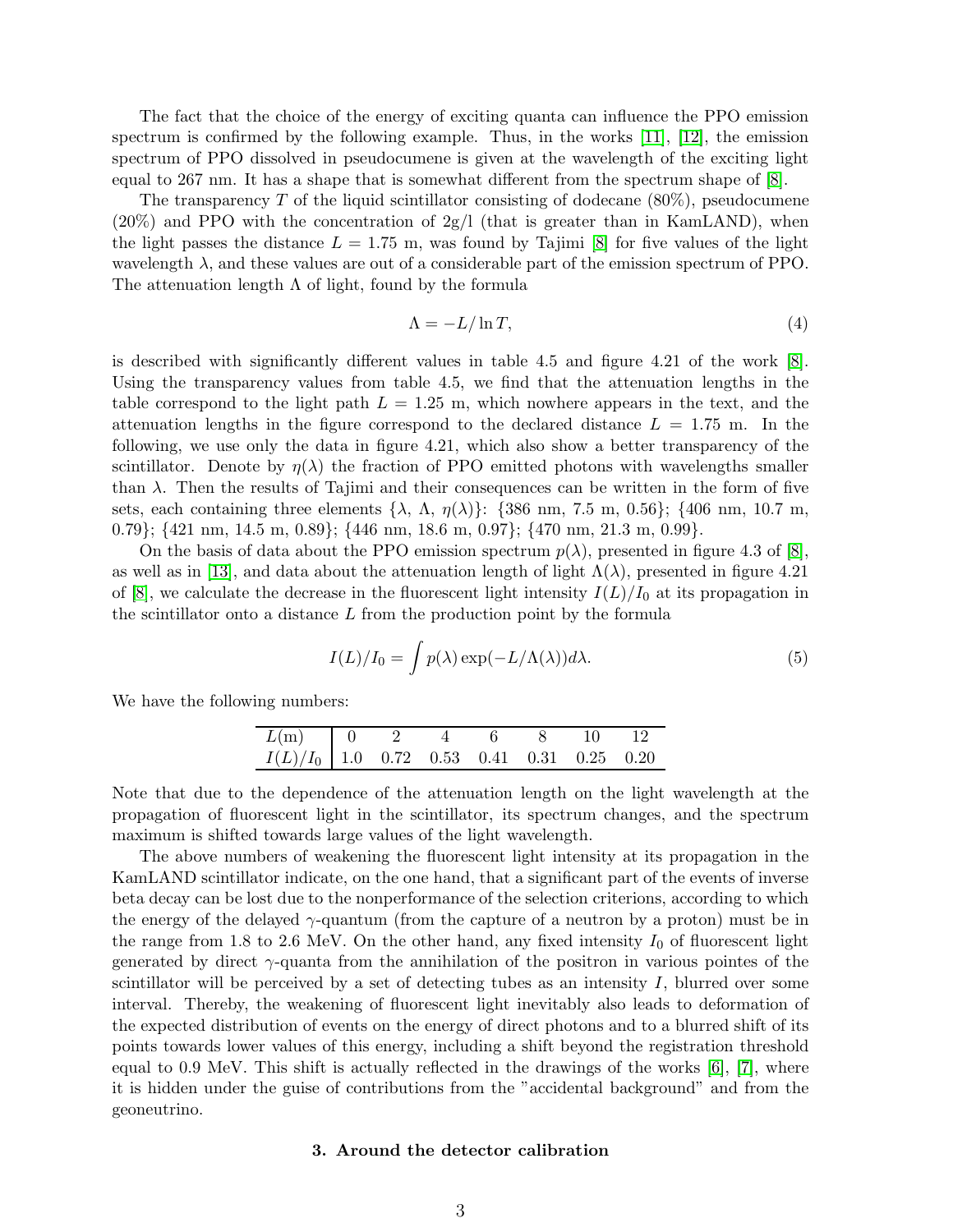Here I would like to note first of all, for contrast, the attention of the Borexino and Super-Kamiokande collaborations to the optical properties of their liquid detectors.

The Borexino scintillation detector for solar neutrinos is filled by a mixture of pseudocumene and 1.5  $g/I$  PPO and is located in the spherical bag with 4.25 m radius. Comprehensive study of light propagation in it was performed on a special detector, the prototype of the Borexino detector, prior to the beginning the experiments. Its results are outlined in the article [\[12\]](#page-5-9). Let me quote the first sentence of this article, which could serve as an epigraph of the present work: "The design of very large volume detectors based on organic liquid scintillators and the correct interpretation of the data obtained with such apparatus, require a detailed understanding of the optical properties of the scintillator and detailed models of the light emission process and the light interaction inside the scintillator volume."

The Super-Kamiokande collaboration already in the first report [\[14\]](#page-5-12) about the results of the experiment on elastic scattering of solar neutrinos on electrons has given a fairly complete description of the different sides of light propagation in its water detector: Rayleigh scattering, Mie scattering, absorption, attenuation length for light with wavelengths in the interval from 200 to 700 nm.

The KamLAND collaboration does not possess such trumps as the completeness of the preparation for the setting up the experiment and an openness for the scientific community of details of this preparation, which were demonstrated by the Borexino and Super-Kamiokande collaborations. Publications of the KamLAND collaboration demonstrate the secrecy rather than openness of a number of details of the experiment, in particular, connected with fluorescent light in the detector scintillator.

It seems plausible that the study of the optical properties of the KamLAND scintillator was limited to the fragmentary experimental results of the work [\[6\]](#page-5-11), and neither this work nor its results are even mentioned in the basic articles of the KamLAND collaboration [\[4\]](#page-5-3)–[\[7\]](#page-5-4). However, the tendency to make manipulative statements was already shown itself in an early report on behalf of the collaboration [\[15\]](#page-5-13), where two such numbers concerning the attenuation of light in the scintillator are given, which may spawn the reader's misconception rather than a true understanding of the essence of things. Namely, it is said that  $\Lambda(400 \text{ nm}) = 10 \text{ m}$ and  $\Lambda(450 \text{ nm}) = 20 \text{ m}$ . But it is not said that the proportion of emitted PPO photons having attenuation lengths not less than those specified is small and very small: 0.28 and 0.03, respectively. It is not said that the average wavelength of fluorescent light is 385 nm and that  $\Lambda(385 \text{ nm}) = 7.3 \text{ m}.$ 

I have repeatedly heard the judgement that calibrating the KamLAND detector excludes the uncontrolled loss of inverse beta decay events. Let us turn to the facts to understand the price of such a judgment.

First of all, we shall note that the information about the details of carrying out of calibration by means of alternate placement in the fiducial volume of the liquid scintillator of a number of radioactive isotopes serving as sources of  $\gamma$ -quanta or neutrons, and about its results are extremely scarce. Some information about the calibration procedure is published in works [\[16\]](#page-5-14) and [\[17\]](#page-5-15) later many years after the promulgation of the first results of the KamLAND experiment [\[2\]](#page-5-1).

In the article [\[4\]](#page-5-3), it is said that "detected energy is obtained after corrections for ... transparencies LS (liquid scintillator) and BO (buffer oil)" (there is no reference on the source of transparency information). Means, the detector calibration itself does not give the answer to a question on light attenuation?

The following statement can be attributed to the masterpieces of verbal balancing [\[4\]](#page-5-3), [\[17\]](#page-5-15): "The detection efficiency for delayed events from Am-Be source (4.4 MeV prompt  $\gamma$  and 2.2 MeV delayed neutron capture  $\gamma$  within 1.6 m) was verified to 1% uncertainty". Ones do not tell to us about the efficiency value (0.1?, 0.5?, 0.9?), but indicate an error of unknown value.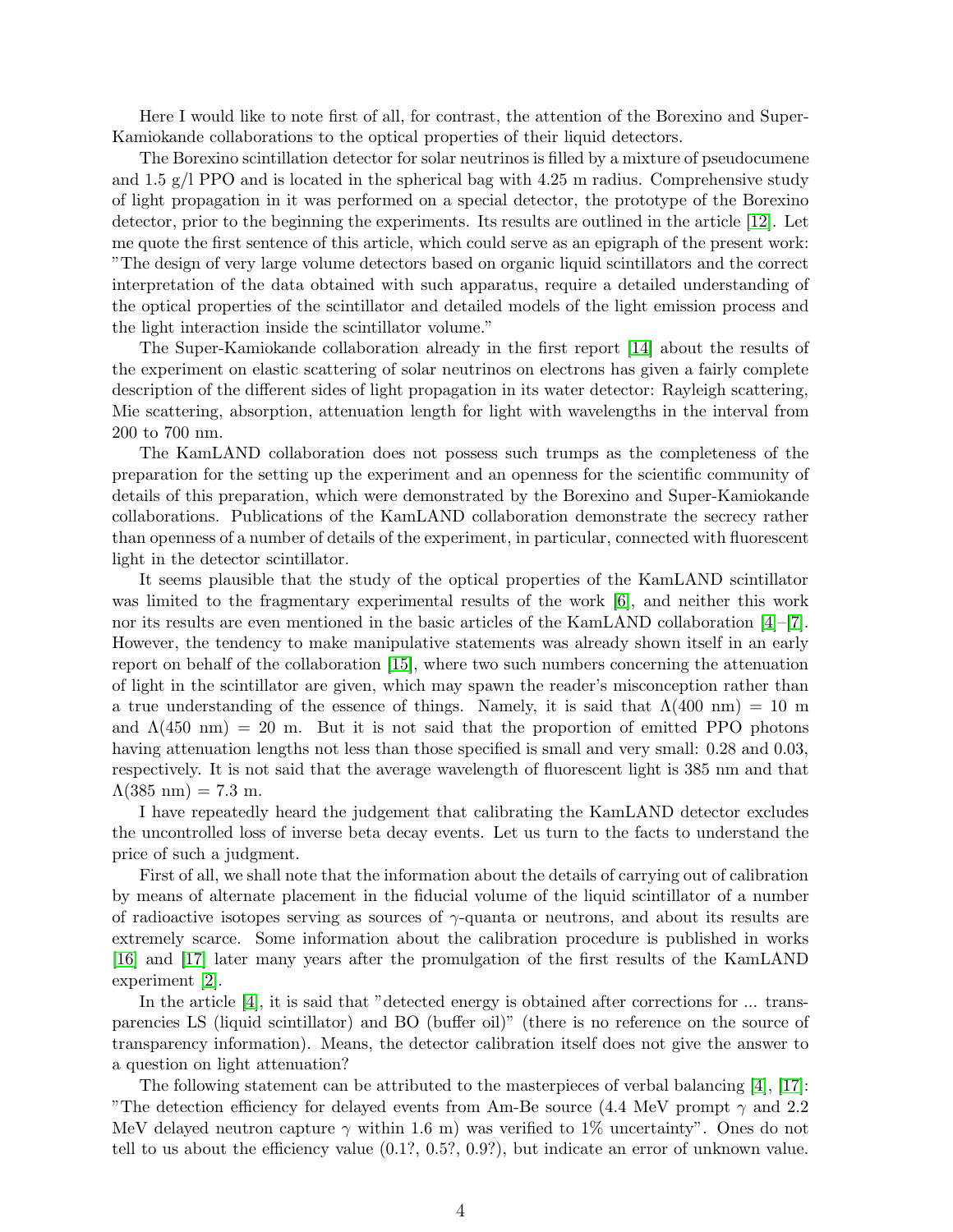The above statement may give rise to a false opinion in the inattentive reader that the talk is about the absence of neutron losses in the KamLAND detector.

In the description of table 3 of work [\[16\]](#page-5-14), where radioactive sources, their activity and calibration energy are listed, it is said: "This table shows the activity visible to the detector and does not necessarily reflect the complete activity of the listed isotope". In fact, that is the recognition of losses in the detector of a certain quantity of isotope radiation, about which there is not a single word in other publications.

In the work [\[13\]](#page-5-10), it is reported that the observed yield of photo-electrons in the KamLAND detector is approximately 300 p.e./MeV, which is much higher than the expected value and can be explained by the scattering and reemission of fluorescent light in the scintillator. (The expected yield of photo-electrons, 190 p.e./MeV, was calculated earlier [\[6\]](#page-5-11) on the basis, in particular, of results on the PPO emission spectrum and on the attenuation length of fluorescent light as a function of its length). This report simply confirms that the setting up the KamLAND experiment began without a clear knowledge of the optical properties of the detector.

In the same work [\[13\]](#page-5-10), two values of light attenuation length are specified. One of them,  $\Lambda(400 \text{ nm}) = 10 \text{ m}$ , serves as a kind of talisman (see [\[15\]](#page-5-13)). Another value,  $\Lambda_{\text{eff}} = 20 \text{ m}$ , is called effective attenuation length, somehow reflecting the effect of scattering and re-emission of light in the scintillator. No light wavelength is compared to  $\Lambda_{\text{eff}}$ . Consider two versions.

In the first variant, we assume that the listed value  $\Lambda_{\text{eff}}$  refers to the wavelength 400 nm and that the value of the effective attenuation length at the wavelength  $\lambda$  is equal to twice the value of the function  $\Lambda(\lambda)$  from the work [\[8\]](#page-5-5). Then, using the formula [\(5\)](#page-2-0), we find that when fluorescent light propagates onto 12 m, its initial intensity  $I_0$  decreases to the value  $I(12 \text{ m}) = 0.37 I_0.$ 

In the second variant, the PPO emission spectrum is ignored and it is assumed that the intensity of fluorescent light at its propagation onto a distance  $L$  is given by the relation  $I(L) = I_0 \exp(-L/\Lambda_{\text{eff}})$ . Such a scenario largely violates the reality in which the attenuation length, firstly, vanishes at the lower boundary of the PPO emission spectrum,  $\Lambda$  (340 nm) = 0 m, and, secondly, is a continuous function of the light wavelength. But even in this incorrect variant, due to the permissible attenuation of light up to the value  $I(12 \text{ m}) = 0.55I_0$ , the energy of the delayed  $\gamma$ -quantum (from the capture of a neutron by a proton) can go beyond the registration window, since  $(1.8 \text{ MeV})/(2.6 \text{ Mev}) = 0.69$ . So, in this case, the loss of part of the neutrons and part of the direct photons is inevitable.

Note that when a neutron is captured by a gadolinium, as in the CHOOZ and Daya Bay experiments, the registration window for the delayed  $\gamma$ -quantum allows for a greater attenuation of light, up to a value of  $I/I_0 = 0.5$ .

#### 5. Conclusion

In the conditions of unprecedentedly large sizes of KamLAND detector and of the refusal of using the gadolinium, the absence of (1) proper study of the real spectrum of the PPO fluorescent light, (2) a detailed study of the fluorescent light attenuation in a liquid scintillator depending on its wavelengths, (3) the influence on the attenuation of light of its scattering and re-emission, and (4) the theoretical calculation of the observability of events  $\bar{\nu}_e + p \rightarrow e^+ + n$ opens the door to uncontrolled loss of such events. Therefore, we do not consider the announced results of the KamLAND experiment as reliable.

I am sincerely grateful to S.P. Baranov, M.Z. Iofa and A.M. Snigirev for the discussion of problems connected with the present work.